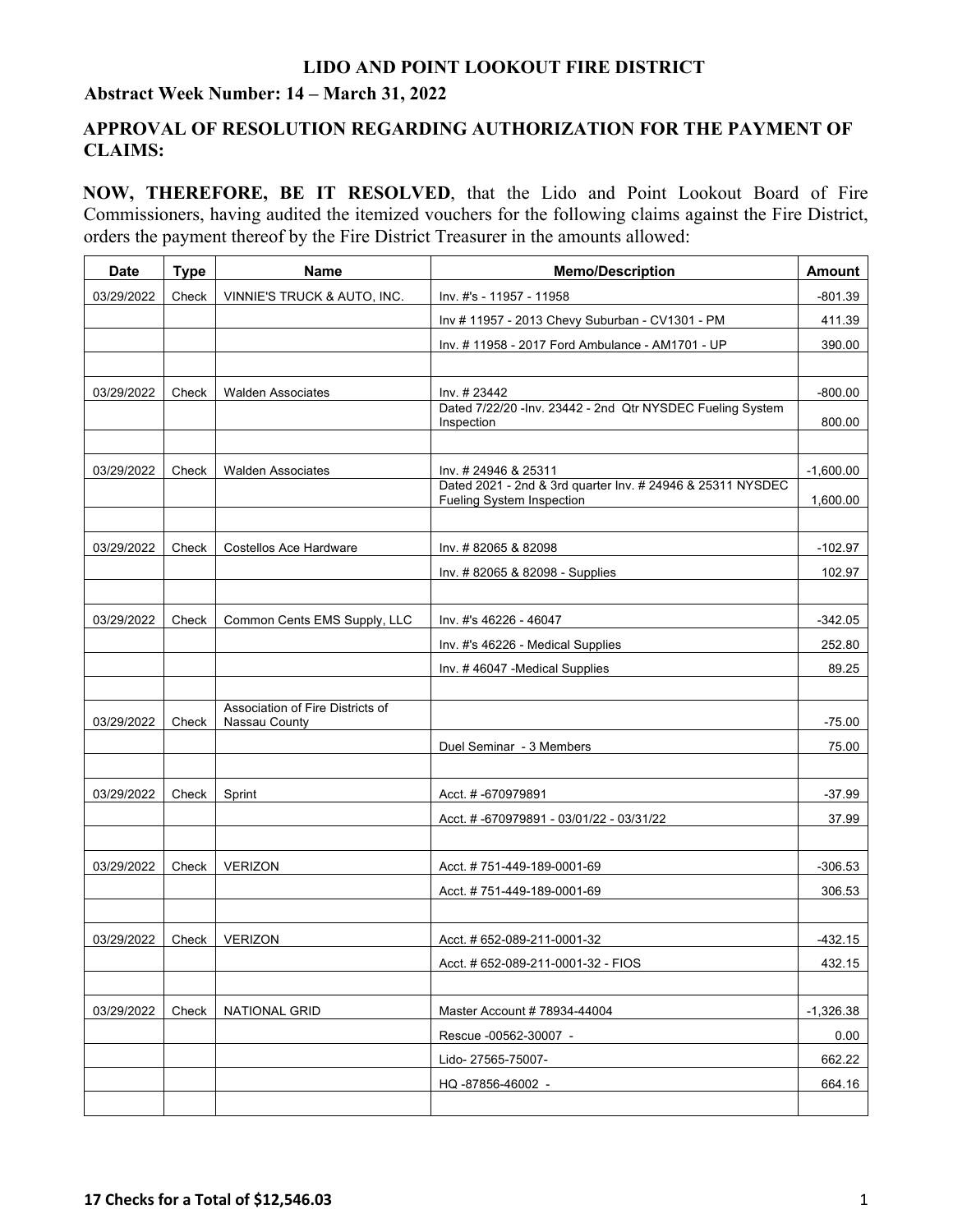# **LIDO AND POINT LOOKOUT FIRE DISTRICT**

| 03/29/2022 | Check | CLINICAL CLEAN, INC.                                     | Invoice $# 9148$                                                                                   | $-498.00$   |
|------------|-------|----------------------------------------------------------|----------------------------------------------------------------------------------------------------|-------------|
|            |       |                                                          | Invoice #9148 - Sanitizing - 252                                                                   | 249.00      |
|            |       |                                                          | Sanitizing -258                                                                                    | 249.00      |
|            |       |                                                          |                                                                                                    |             |
| 03/29/2022 | Check | Minutemen Press of Merrick                               | Invoice #127236                                                                                    | $-113.89$   |
|            |       |                                                          | Inv. #127236 - Printing Ballots- Dept. Election                                                    | 113.89      |
|            |       |                                                          |                                                                                                    |             |
| 03/29/2022 | Check | South Shore Fire & Safety<br>Equipment Distributors Inc. | Inv # 0146667-IN - Ticket #'s 635978,641118,641242                                                 | $-473.40$   |
|            |       |                                                          | Inv. # 0146667-IN - Ticket # 635978,641118,641242                                                  | 473.40      |
|            |       |                                                          |                                                                                                    |             |
| 03/29/2022 | Check | <b>Tolls By Mail</b>                                     | Bill #17676588187                                                                                  | $-20.34$    |
|            |       |                                                          | 1/19/22 GWB Patient Transport                                                                      | 20.34       |
|            |       |                                                          |                                                                                                    |             |
| 03/29/2022 | Check | Shipmans Fire Equipment, Co., Inc.                       |                                                                                                    | $-2,591.48$ |
|            |       |                                                          | 2022 - Annual Inspection -                                                                         | 2,591.48    |
|            |       |                                                          |                                                                                                    |             |
|            |       | <b>EXXONMOBIL CREDIT CARD</b>                            | <b>Exxon Mobil Credit Card Purchases</b>                                                           |             |
| 03/29/2022 | Check | <b>SERVICES</b>                                          | Inv.#7187859299224591103                                                                           | $-96.78$    |
|            |       |                                                          | Gasoline                                                                                           | 96.78       |
|            |       |                                                          |                                                                                                    |             |
| 03/29/2022 | Check | <b>CHASE</b>                                             | Credit Card 4246315245674401                                                                       | $-2,927.68$ |
|            |       |                                                          | 02/18 - JFK - Salt Lake City - Convention T Ryan                                                   | 638.40      |
|            |       |                                                          | 02/18 - EXPEDIA - T Ryan                                                                           | 46.28       |
|            |       |                                                          | 03/03 & 03/11 - FDIC Convention - T Ryan<br>03/07 - Association Of Fire Districts Comm. Training C | 1,898.00    |
|            |       |                                                          | Thompson                                                                                           | 125.00      |
|            |       |                                                          | 03/16 - WhentoWork.com C Thompson                                                                  | 220.00      |
|            |       |                                                          |                                                                                                    |             |
|            |       |                                                          | 17 Checks to be Printed for A Total of \$12,546.03<br>NO ENTRIES APPEAR BELOW THIS SECTION         |             |
|            |       |                                                          |                                                                                                    |             |

## **Abstract Week Number: 14 – March 31, 2022**